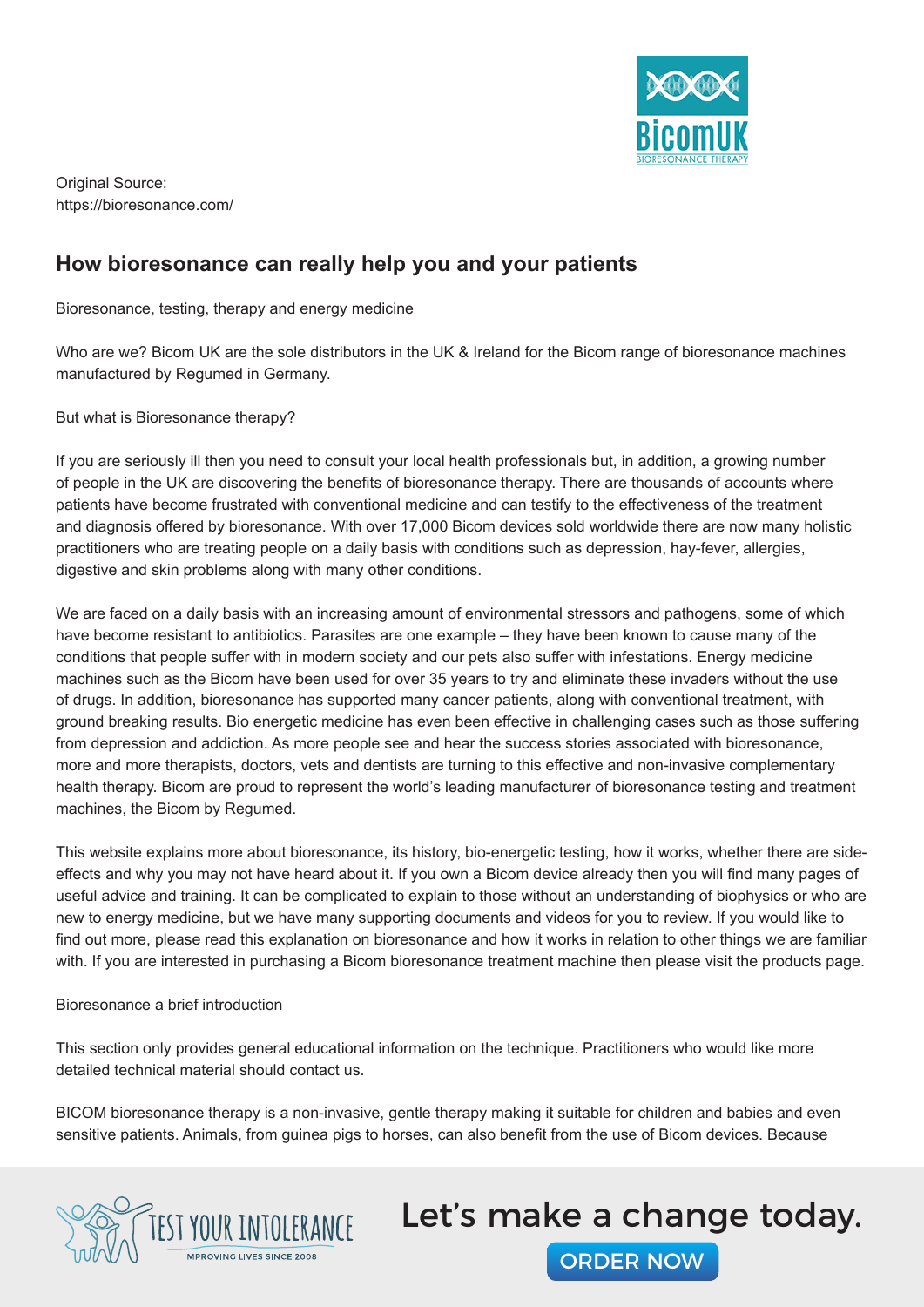

it uses biophysics -the physics of the body – rather than biochemistry, practitioners may find they can use less medication and herbal remedies.

Treatment on a bioresonance machine does not cure an illness; it assists the body to reduce its toxin or stress load and so helps to restore 'self-regulation', allowing the body to heal itself. It is best known for treating environmental stress factors that may be contributing to a person's illness, such as 'electrosmog', radiation, parasites and other pathogens. Some common symptoms where environmental stressors are at play include general aches and pains, tiredness, digestive upsets, skin blemishes or just a general feeling of "not being quite right". Many people often wonder why, despite our scientific advances and affluence, more and more people struggle with maintaining good health. Some disorders are given a 'label' but many can't be treated; they are simply managed. Many of these disorders and syndromes have steadily increased over the last 20 years, which begs the question whether there might be environmental stress factors involved.

#### How Bioresonance Therapy Was Developed

Bioresonance therapy has its roots in the 1970s with Dr Franz Morell, a German medical doctor who used homeopathy in his practice. Homeopathy is believed to be an 'information therapy' as it is based on the fundamental concept that water has a memory. As such, homeopathic remedies use information from substances diluted many, many times in water, with the memory of the original substance being retained in that water. Morell wondered if it might be possible to develop a kind of 'electronic homeopathy' by using electromagnetic signals taken from a patient's body. After all, our bodies are 70% water and so 'information' should be stored there if the water memory theory was correct. Morell began working with his electronics engineer son-in-law, Erich Rasche on developing such a therapy device. Together with bio-physicist Dr Ludger Mersmann, in 1977 they developed a filter to separate 'unhealthy' and 'healthy' electromagnetic signals coming from the body. This led to a biofeedback therapy device called the MORA using electrodes on the skin. These picked up energetic information, modified it and fed it back to the patient to strengthen the 'healthy' energies in the body and help weaken and eliminate the 'unhealthy' or 'disease' energies.

This early bioresonance device required tedious, manual setting up and Hans Brügemann, a colleague of Morell, saw the advantage of using a built-in computer to automate operation and make it easier to use. In 1987 he set up his own company (now Regumed GmbH) to make such a device. He called his device the BICOM and coined the term "bioresonance therapy" for the technique. Since then, Regumed has made continuous technical improvements to the BICOM, some of which have involved collaborating with biophysics researchers including Prof Cyril Smith (UK) and Prof Fritz Albert Popp (Germany). Current Bicom device models are shown on the "Products" page.

Today, there are over 8000 BICOM devices in Germany, (17,000 worldwide in 80 countries) used by both medical practitioners in private practice and by complementary therapists. Bioresonance therapy is widely used in other German-speaking countries such as Austria and Switzerland and also in the Netherlands and the UK. It is starting to become more well-known outside Europe, especially in China, where BICOM devices are used in government hospitals\*, primarily children's hospitals. In other countries, including Australia, bioresonance is seen as a complementary therapy.



### Let's make a change today.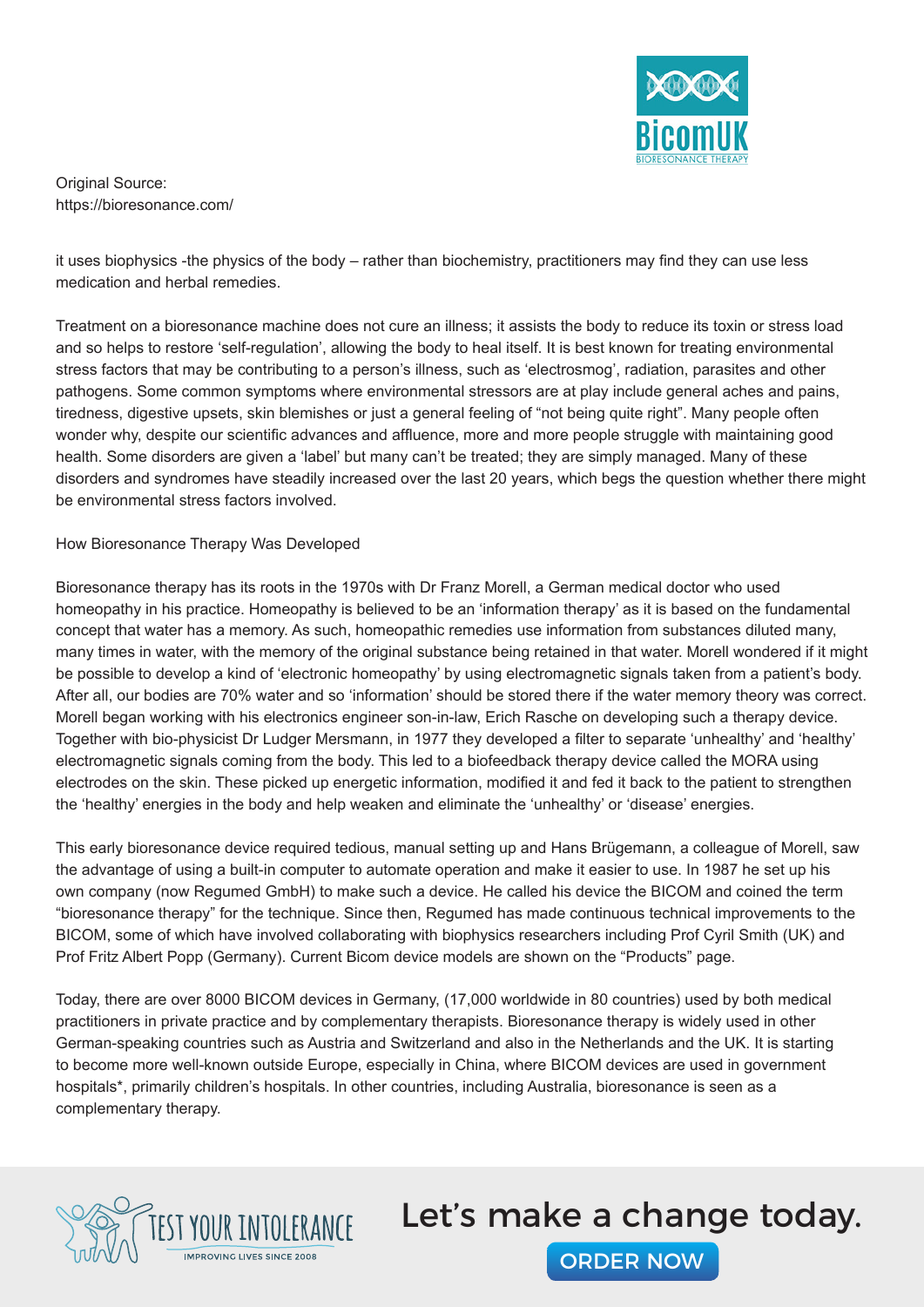

\* Note: this should not be interpreted as "endorsement" by the Chinese government.

#### Concepts of Illness

As recently as the mid-1800s, people had no realistic ideas about the origins of illness. Then, following the work of Louis Pasteur, Robert Koch and others, the "germ theory" of medicine was accepted, based on the idea that a specific germ causes the same disease in all patients under all conditions. However, a respected contemporary of Pasteur's, the physician Jacques Antoine Bechamp, felt the germ theory was oversimplified and argued that diseases were the result of multiple factors unique to each individual's internal status and external environment. The debate continues to the present day. The multicausal view is well articulated by Hans Seyle MD in his book "The Stress of Life".

These days, we live hectic, fast-paced lives. A vast array of technical appliances, incredibly fast means of transport and communication and any amount of fast, processed foods and chemical products make our everyday lives so much easier. The technology we have today could barely have been imagined 50 or 60 years ago. As much as we enjoy all of this, some of us are paying a price for it.

#### When It All Becomes Too Much

Example of stress building up in a barrel and when it overflows, physical symptoms showImagine the body as an empty barrel at birth. Then, with each contact with stressing substances in the environment, a little more is added to the barrel. When the regulatory mechanisms in our bodies are functioning properly they can usually prevent the barrel from overflowing by processing and eliminating the stressors. In some people, however, the regulatory system cannot cope and the barrel overflows, resulting in illness.

#### How Does BICOM Bioresonance Therapy Work?

Discoveries made in quantum physics have revealed that all particles of matter share the characteristics of both waves and particles. This means that all substances, and therefore all cells in all parts of the body, as well as viruses, bacteria, pollen, toxins, etc. emit electromagnetic waves. Depending upon their nature, all substances have their specific wavelength or frequency with highly individual characteristics. This is known as a frequency pattern which can be detected by a bicom machine.

#### Cells and Matter

Research into biophotons is based on the assumption that cells communicate with one another by means of "flashes of light" (photon radiation) at certain 'resonant' frequencies. Biophysics researchers believe that the biophysical level of the body controls the biochemical level and hence the structure of matter and the structure of organs. These complex concepts have been expertly explained in layman's terms by the UK medical journalist, Lynne McTaggart in part one of her book "The Field" which includes interviews with several of the key scientists working in biophysics.

The BICOM device uses frequency patterns taken either from the body in the original biofeedback mode or from substances that are stressing the body. When from the body, it either uses electrodes making skin contact or magnetic



### Let's make a change today.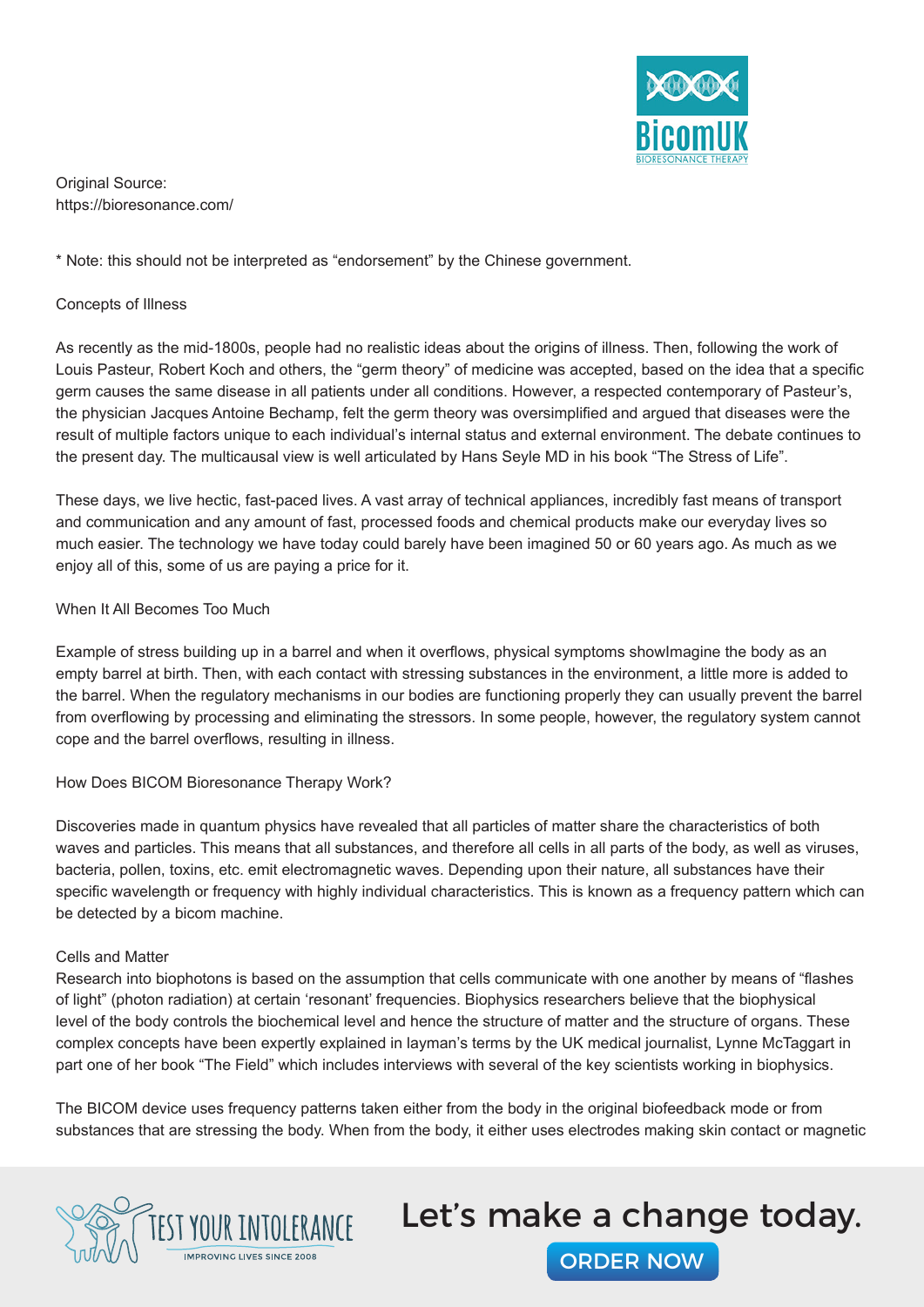

electrodes to collect information from deeper inside the body or from on top of light clothing. The BICOM separates these waves into harmonious (healthy) and disharmonious (unhealthy) components. The healthy waves can be boosted and sent back to the body to strengthen normal functions, while the unhealthy waves are 'inverted' or turned upside down by an electronic mirror circuit before returning them to reduce their negative effect on the body. What actually happens is more complicated but the 'inverted' wave cancels the harmful wave that was stressing the body's energetic system. You can see this effect at the beach where a wave reflected from a rock flattens the next incoming wave. The same electronic principle is used in noise-cancelling headphones for use on aircraft.

#### patient having therapy on bicom show how inversion works

A typical 60 minute treatment session will combine several therapy programs, some using information from the body and some from substances. The altered information is played back into the body through a large electromagnetic mat that covers the patient's spine. During treatment, the body is 'stimulated' when it resonates with the healing frequency from the BICOM.

Example 1: Let's say there are symptoms like a runny nose and a cough. Body secretions (saliva, mucous etc) can be used as the 'input' information along with an electrode at the throat. These secretions have both healthy and unhealthy aspects. The BICOM picks up the energetic information from this, and then internal filters separate the 'healthy' frequencies from the 'unhealthy' frequencies, amplifying the healthy energy and calming down or cancelling out the 'unhealthy' frequency.

Example 2: Toxins have no healthy aspect. Let's say a mercury stress has been detected. A homeopathic vial containing the mercury information is used as the input. The mercury frequency pattern is run through the 'mirrorcircuit' which inverts it. It literally mirrors the image of the frequency pattern and the mirrored frequency is fed back into the body to weaken or cancel the mercury information.

How Well Tolerated is Bioresonance Therapy?

Fewer and fewer patients are prepared to simply pop a pill when they feel unwell. People who are careful of their health and want to act responsibly in health matters are looking for alternatives. This is evident from the press portal run by DAK, one of Germany's leading health funds. There is plenty of evidence to show that despite great advances in medicine, chronic disease is on the increase. How many children do you know with Food Intolerances, Asthma, Skin problems and other conditions? A holistic approach can produce results not experienced when just treating the actual symptom.

An increasing number of patients want to be involved in decisions about their fate rather than passively accepting prescriptions and medication. In the survey "The Germans and their Attitude to Illness and Health" conducted by the Allensbach Demoscopic Institute in 2000, around 70% of respondents complained that too few mainstream medical practitioners take an interest in naturopathy and alternative medicine.

The Swiss Academy of Medical Sciences (SAMW) discovered back in 2001 in its "New trends in medicine" project that increasingly people were turning away from scientifically based medicine and seeking help from complementary



# Let's make a change today.